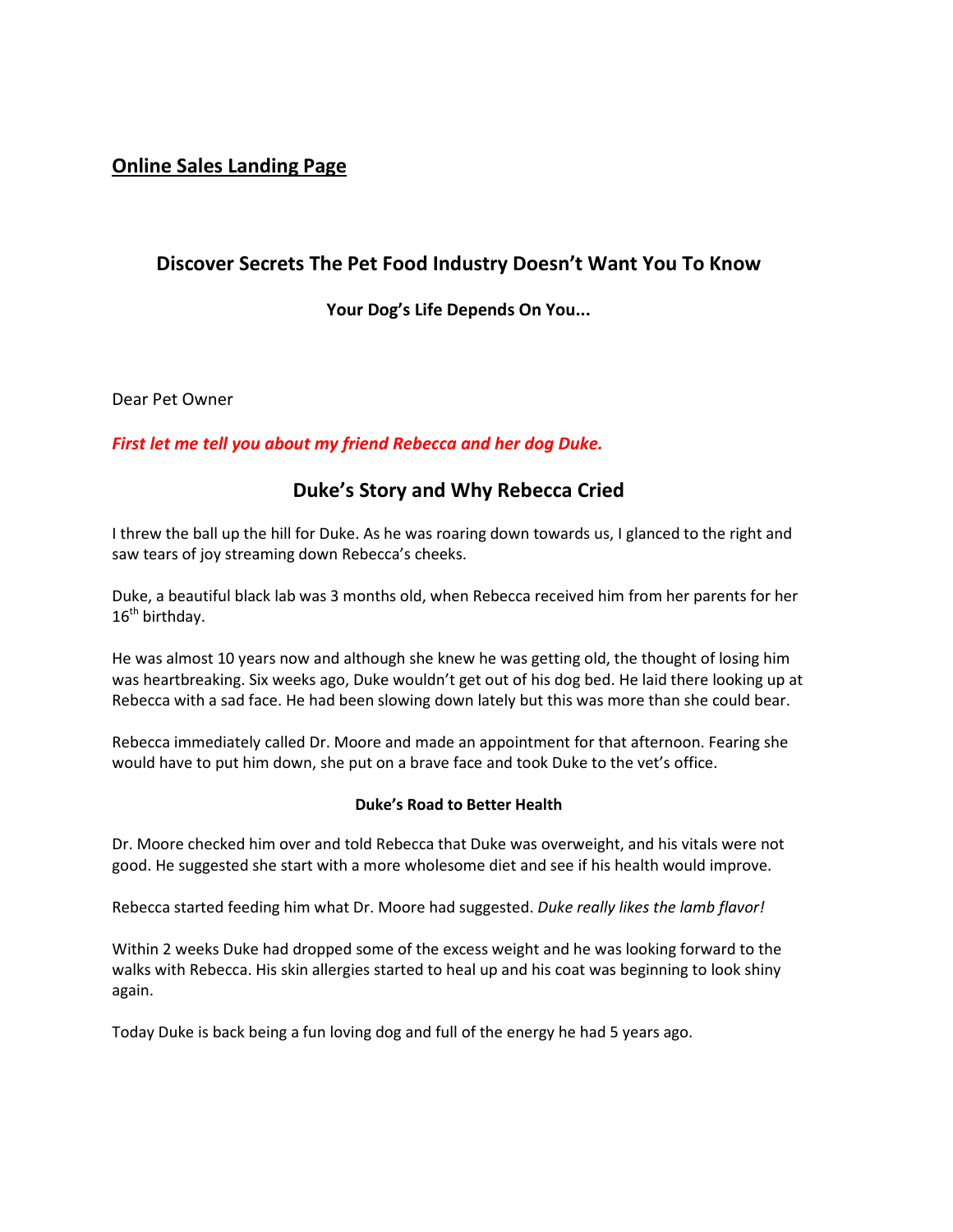#### **Don't Play Russian Roulette With Your Dog's Health**

Any old dog food could kill your dog. Yes, even the brand names we hear about all the time. They should be good, but with AAFCO testing and regulations so haphazard, it makes you wonder if they even have a standard.

With all the recalls over the years you begin to wonder if your choice is the best or will it be on the next list. When a food recall is announced, if the product has been ingested it is too late. The problem is by the time the public is informed many have become ill or died. It's a horrible dilemma many pet owners have experienced.

The lawsuit against one well known dog food company had over 3000 complaints in a four year period. Toxins produced by fungus in grains were to blame for sick pets, suffering from stomach and related internal bleeding, liver malfunction or failure, vomiting, diarrhea, dehydration, weight loss, seizures and kidney failure. Many dogs died.

Human food has to pass FDA regulations in this country so why on earth do they allow unregulated pet food by-products to come from China? But you think if it says *Made in USA* that it would not contain "*by-products Made in China*", unfortunately it can. Don't they grow enough food in this country to feed everyone including all our four-legged family members? It is totally outrageous that this is even allowed to happen.

What can you and I do? The only thing is to choose wisely! Your pet can't make healthy food choices it's up to us to do it for them.

Well, don't worry. There is an answer to help you stop the roulette game with your dog's health.

Before I go into details, here are some interesting facts you need to know to be sure you're not risking your dog's life.

#### **Dog Food Preservatives or Deadly Toxins?**

Ethoxyquin is used as a preservative, a **pesticide** and a **hardening agent** for making synthetic **rubber**! It's under investigation by the FDA as a possible cause for certain **liver and blood** problems. *Whatever is it doing in dog food?*

Both BHA (butylated hyroxyansiole) and BHT (butylated hydroxytoluene) **can still be found** in a number of commercial dog foods.

The World Health Organization has named BHT and BHA as suspicious cancer-causing compounds. The State of California has now identified BHA as a **possible carcinogen**.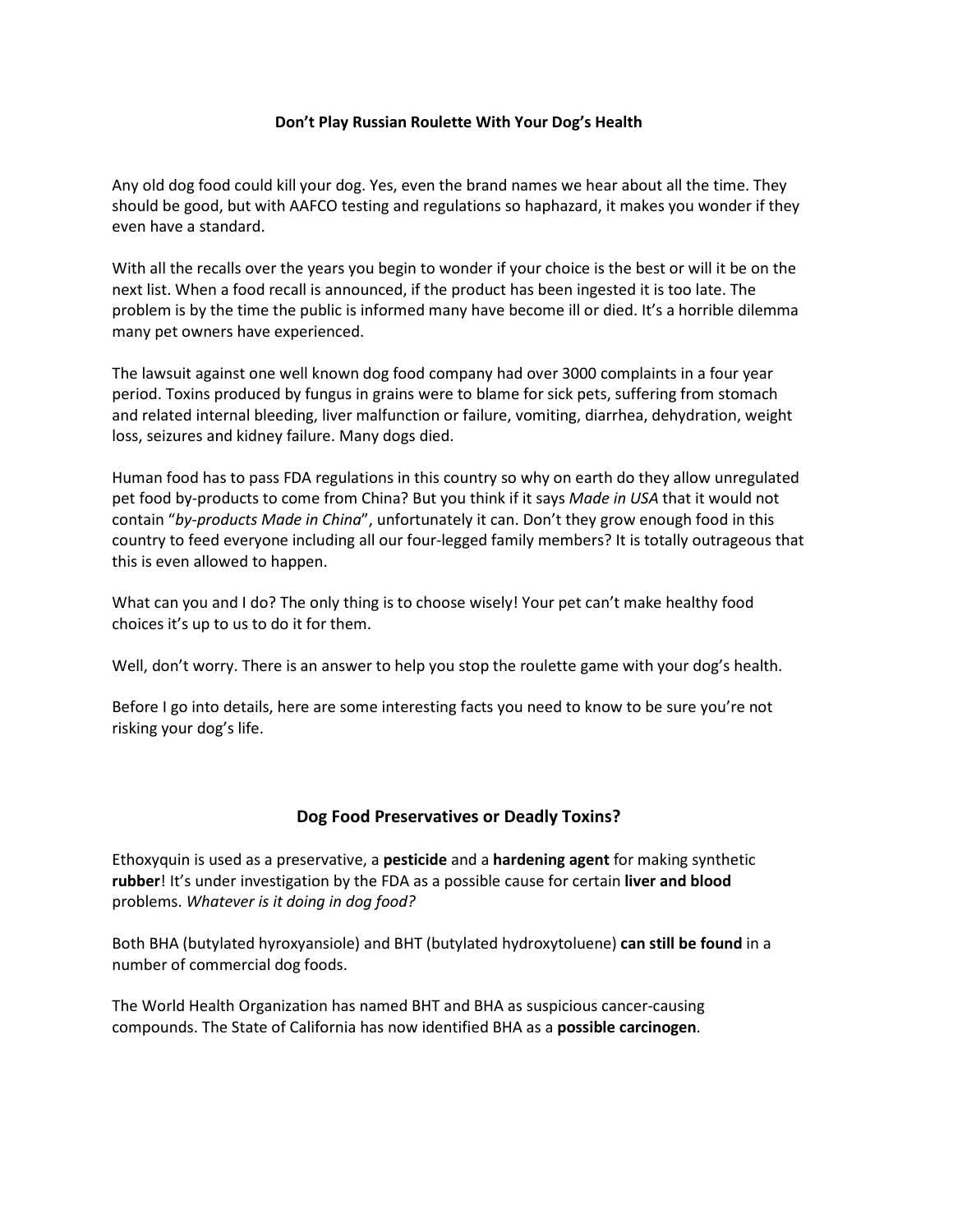*"California's Proposition 65 - the Safe Drinking Water and Toxic Enforcement Act – was passed by voter initiative in 1986. Proposition 65 includes a requirement that the governor of California publish a list of chemicals known to the state to cause cancer or reproductive toxicity. Listed chemicals cannot be discharged into sources of drinking water, and warnings must be provided before exposing the public to any significant amount of a listed chemical."* 

Yet, some of the chemicals listed on the website are in pet foods. It's not safe to drink but safe enough to allow in pet food? **Unbelievable!** But they do say *"significant amounts"* pose a problem. Of course if you are putting these so called insignificant amounts in your dog's bowl everyday…they do add up.

*Is it worth the risk?* 

## **Lack of Vitamin E in Dogs**

If your dog doesn't get sufficient Vitamin E, it can jeopardize their health resulting in some of the following conditions:

- Eye problems retinopathy, cataracts, corneal ulcers
- Impaired immune system
- Muscle wasting, weakness, paralysis
- Itchy skin, dandruff, dull and thin coat
- Weight loss
- Development of sores on the body
- Lack of mobility
- High cholesterol levels
- Heart problems

### **What some Pet Food Labels mean?**

Don't be fooled by 100% chicken, chicken feet are still chicken! Meat by-product doesn't sound very appetizing, is that something like *"mystery meat"?* And the question would be, *"would you eat it?"* So what exactly is in by-products? Animal by-products are cheaper than other meat products.

### **Never purchase any pet food containing unidentified animal by-products.**

Animal by-products, are left after a slaughtered animal parts have been removed for human consumption. Some may even be edible, but how they're handled after the slaughter, such as not being refrigerated immediately is just plain wrong. They are still legally used for making pet food. Dead on arrival animals that have been declared unfit for human consumption can still be made into pet food.

*Are you sick yet…?*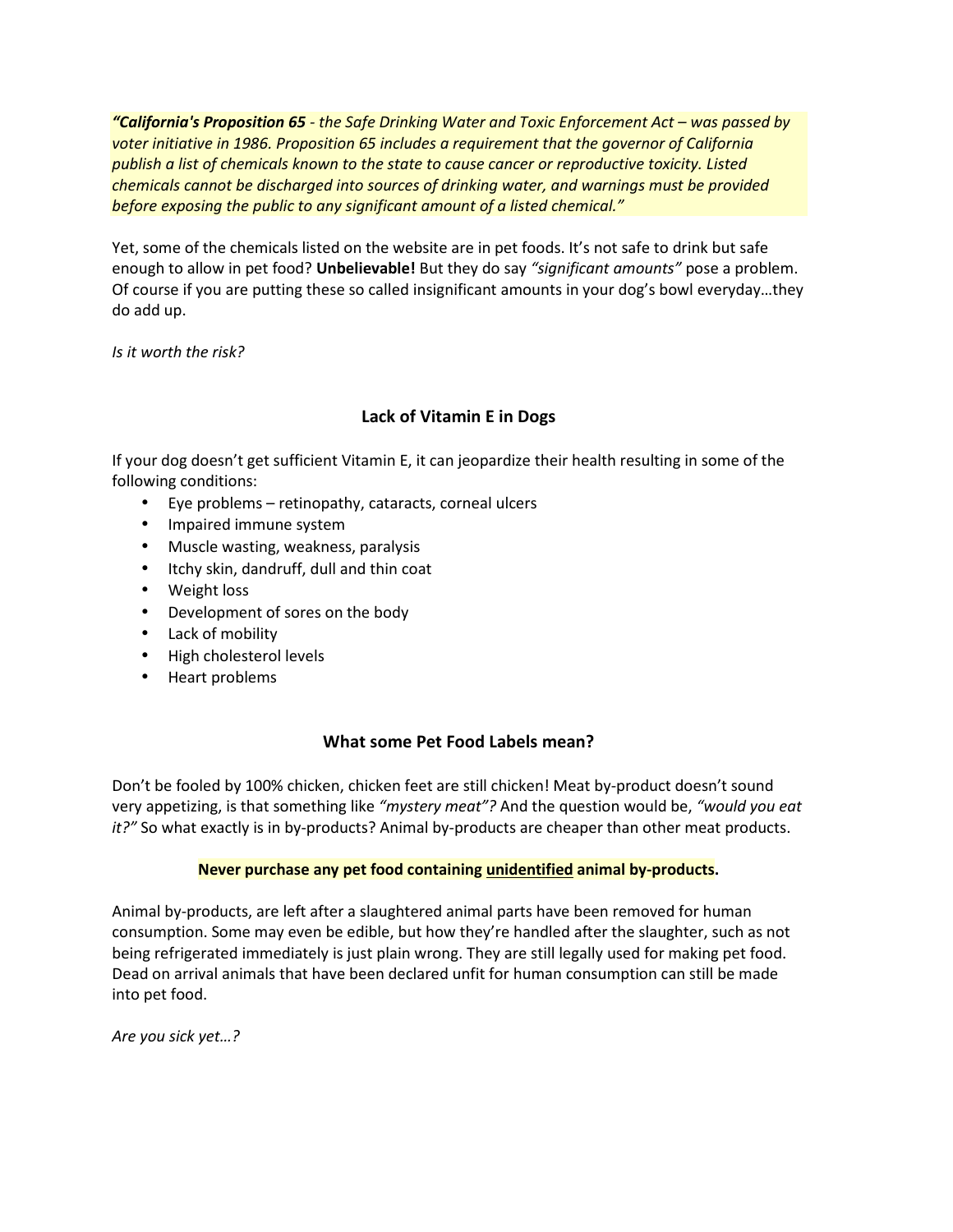### **The Controversy on Corn**

Corn grown today is genetically modified (GMO). It doesn't have the nutrition and protein it once contained. With subsides from the government corn is grown, to grow, fast, starchy, resistant to pesticides and quality of taste is unimportant.

The corn that is used in dog food is sometimes contaminated with mycotoxins (toxins from mold or fungi).

Studies by Dog Food Advisor have conducted thorough findings through many sources. Such as: College of Agricultural Sciences, Penn State and Extension Entomologists, U.S. Department of Agriculture.

High doses of corn can inhibit serotonin in the brain. Serotonin reduces stress and anxiety. *Do you ever wonder why your dog over reacts?*

Corn has been linked to many dog ailments such as allergies, joint swelling, bloating, also a lack of energy and concentration. They don't digest corn well, so why not just eliminate it from their diet.

Many pets are allergic to corn and wheat. Besides those foods are only fillers in most pet food and the worst part, it is not the kind that is fit for human consumption. In fact many of the ingredients in most pet foods are sub-standard. Many of which would never get past an FDA inspection if it were for humans. *Scary…!*

### **By now you are wondering how to find healthy dog food.**

## *Here is what Dr. Moore told Rebecca to give Duke that made him healthy again.*

Rebecca started feeding him **Furry Friends Natural Dog Food** as Dr. Moore had suggested. For treats she started feeding him **Puptastic Natural Treats**. *Duke really likes the lamb flavor!*

### **Natural, Organic and Healthy Creation**

**Puptastic Naturals** was created by John and Silvia Robinson who started **Furry Friends Natural Products** in 1990. They live in Grayslake, Illinois, about an hour north of Chicago.

**Furry Friends Natural Products** produces food for dogs, cats and other small animals. The Robinson's have taken great care in only putting organic and healthy food in to their products. Only local farms that grow organic vegetables and only healthy practices for raising poultry, cattle, etc. are used. Their philosophy is *"if you wouldn't eat it, why would you feed it to your pet?"*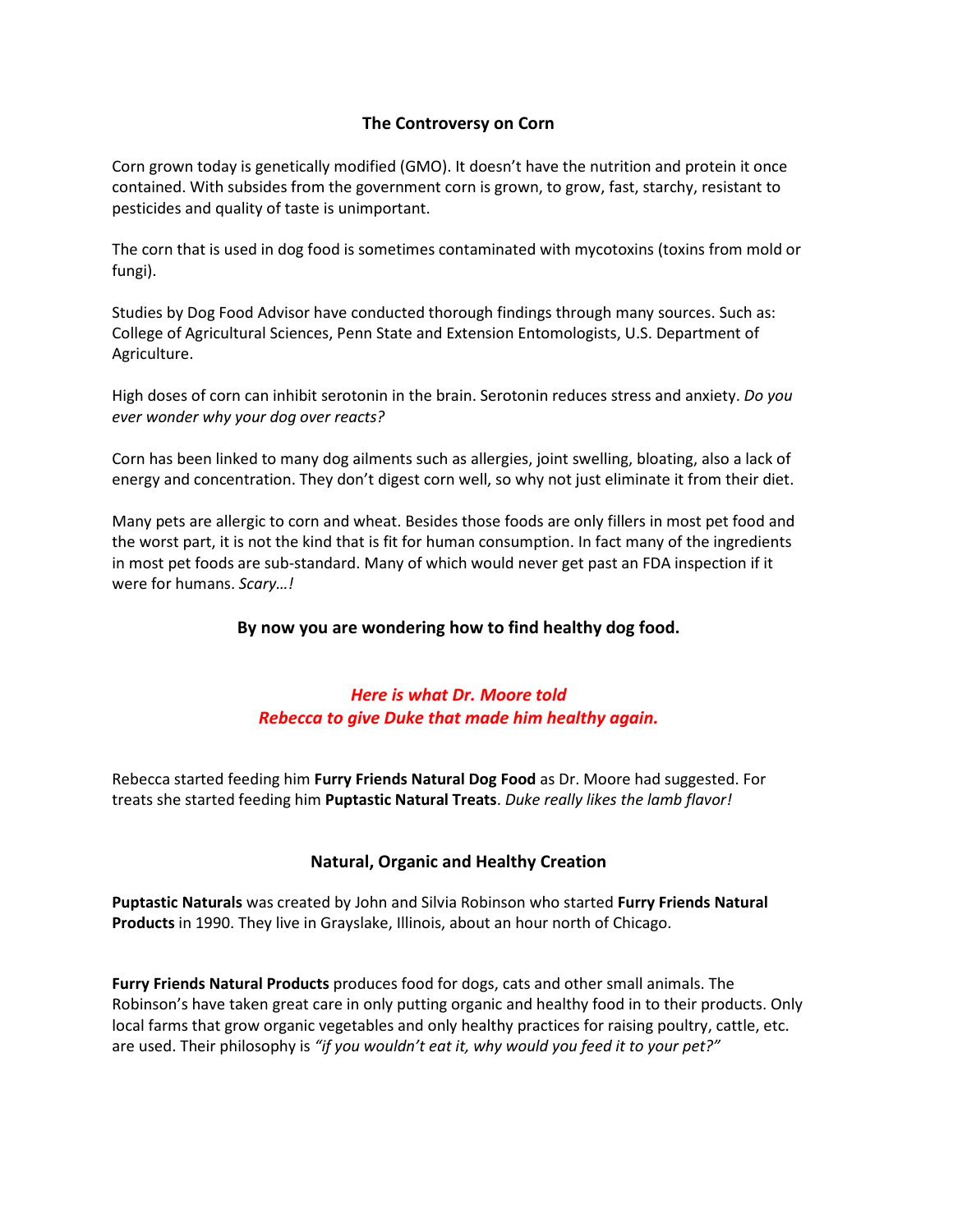The Robinson's care about your pets, because they care about their own and wouldn't think of feeding them poor quality food. They have a Golden Retriever – 9 year old female named Misty, a rescue mixed-breed – 4 year old male named Banjo, and a rescue Dachshund – 1 year old male named Rowdy.



## **How Safe is Furry Friends Natural Products?**

All **Furry Friends Natural Products** are made in a people food quality kitchen. This exceeds any FDA or AAFCO standards. No chemicals are used in producing any of the pet foods.

*"Running a dog kennel I get to see many dogs that are not in the best of health. The owner tells me they have to have a special diet as they have allergies. I always tell them I only give allergy free food to my guests. By the time the owners return from their vacation and pick up their dog, they are amazed at how healthy their dog has become. They want to know my secret and I always tell them I only use Furry Friends Natural Dog Food and Puptastic Natural Dog Treats."*  **---Janice Smith** (Happy Dog Kennels in Houston, TX)

### **What is in Furry Friends Natural Products?**

**Furry Friends Natural** uses only the best parts of grass fed cattle, free range chickens and turkeys, no antibiotics are ever used. They wouldn't eat it, so they will not put it in their pet food products. No GMO foods such as corn are ever part of the product line. Without these your dog is healthier and that means, less visits to the vet. *Happy dog = happy owner.*

The Robinson's take pride in never using chemical additives and preservatives you know the stuff you can't pronounce like BHA, BHT, ethoxyquin and propylene glycol. They also don't use corn syrup and MSG. No artificial coloring or flavors are ever used, if it isn't real, it is not going in their products. Artificial coloring makes no sense at all. Your pet doesn't care what color dinner in the bowl is, they only care about taste!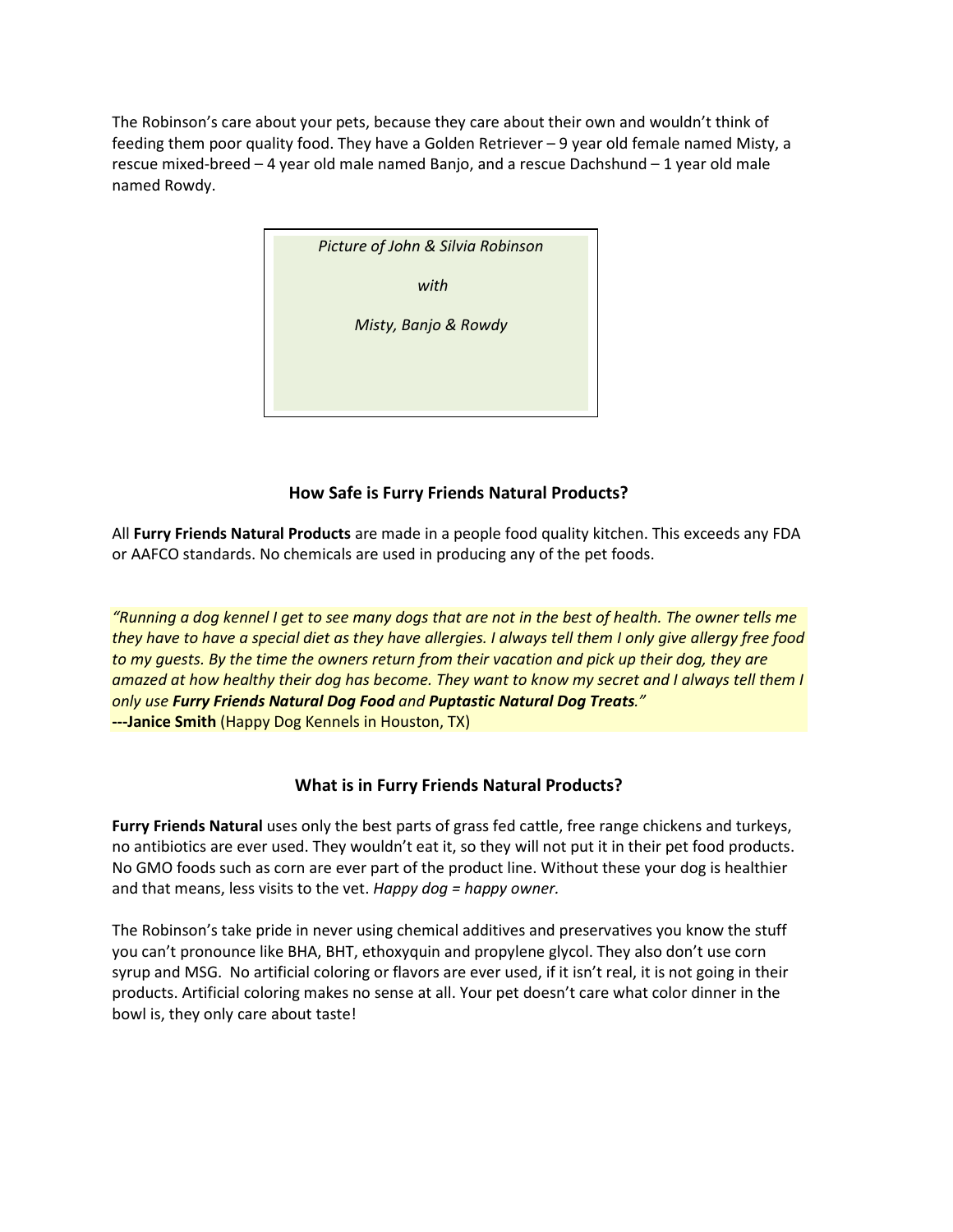#### **Ingredients in Furry Friends Natural Products**

#### **Proteins:**

- *Farm-fresh eggs* providing the most complete sources of amino acids. The whole egg is used, even finely ground eggshells. One of the most perfect foods you can give a dog.
- *Free range chickens* provides good source of the cancer protective B vitamin. Niacin, which aids in energy metabolism, can also have positive effects on cardiovascular health.
- *Grass-fed lamb* feeding lamb to your dog provides a good source of zinc which is needed for many processes. Zinc is important in the immune function, wound healing and normal cell division. It also stabilizes their blood sugar levels, metabolic rate and optimal sense of smell.
- *Beef* is rich in essential amino acids, minerals and vitamins. Meat that contains Omega-3 fatty acids, can reduce the risk of high blood pressure, improve blood circulation, and can increase the breakdown of a protein called fibrin that is responsible for clotting of the blood.
- *Liver* provides a high level of vitamin A, D, E and K. It is also a rich source of minerals, zinc, manganese, selenium and iron. Contains B and C vitamins, essential fatty acids such as omega 3 and omega 6 required for good health. It can help a debilitated, fatigued and anemic dog. Liver contains more nutrients than muscle meats.

#### **Starch:**

- *Brown rice* provides a good source of vitamins, minerals and fiber.
- *Potatoes* contain vitamin A, B, C and iron.

#### **Healthy nutrients and fiber:**

- *Carrots* is an excellent source of Vitamin A. Strengthens a dog's immune system, supports coat and skin health, eye health. Carrots are high in soluble fiber this will help a dog's digestive system. Beta-carotene is an antioxidant.
- *Green beans* provides a good source of plant fiber, vitamin K, vitamin C, and manganese.
- *Pumpkin* is loaded with fiber and beta-carotene, which the body converts to vitamin A. Good for both diarrhea and constipation.
- *Sweet potatoes* provide a source of dietary fiber and contain vitamin B6, vitamin C, beta carotene, and manganese.

#### **Puptastic Treats**

**Puptastic Treats** have been carefully produced with all the fine ingredients. Using the same standards that John and Silvia have used in all their other pet foods made in **Furry Friends Natural** kitchen.

They made sure that each **Puptastic Treat** is *well-balanced* nutrition for a dog's needs. Optimum health and performance is top priority when the formula was created for each bite.

The **Puptastic Treats** come in regular or small and each size is designed with your dog in mind. Great for training or a quick snack that you can take with you when out for a walk.

Baked in a controlled oven and packed in a controlled clean environment.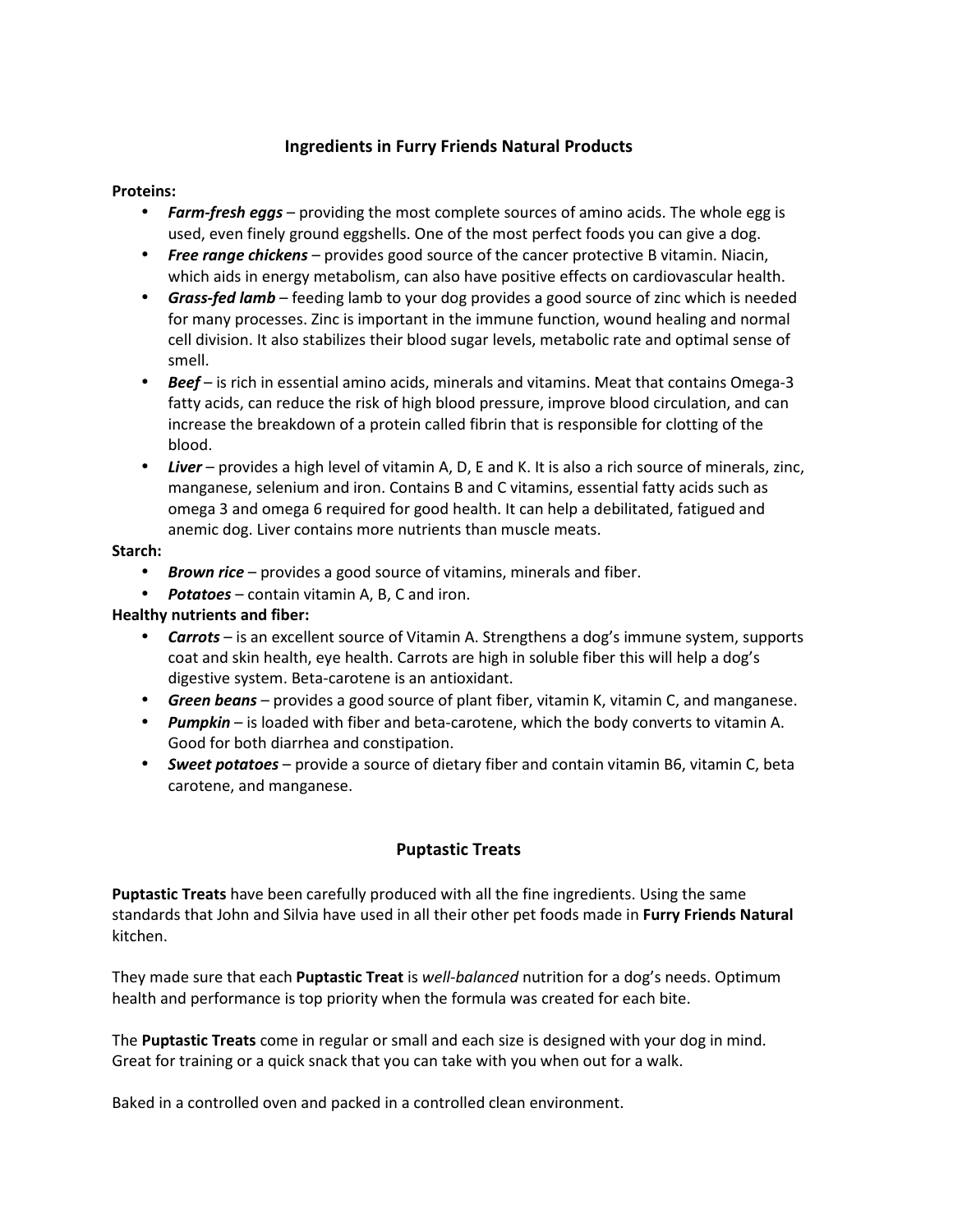**Puptastic Treats** come in *five flavors* your dog will love. The only problem you might have is trying to figure out which flavor your dog likes best.

Just remember each treat is well balanced with protein, starch, nutrients and fiber, so you can be assured which one your dog chooses will not result in a deficiency issue.

### **Five Flavors of Puptastic Treats**

#### **Chicken flavor contains:**

- Chicken
- Eggs
- Brown rice
- Carrots

#### **Turkey flavor contains:**

- Turkey
- Eggs
- Potatoes
- Pumpkin

#### **Lamb flavor contains:**

- Lamb (not mutton)
- Eggs
- Brown rice
- Sweet potatoes

#### **Liver flavor contains:**

- Chicken, turkey, lamb or beef liver
- Eggs
- Brown rice
- Green beans

#### **Beef flavor contains:**

- Beef
- Eggs
- Potatoes
- Carrots and sweet potatoes

These basic formulas are combined with *vitamin E* for a well balanced treat for your dog's health. They are baked on site in the **Furry Friends Natural** kitchen. Each batch is made separately and all equipment is cleaned before mixing up another batch or flavor.

Corn, soy and wheat are never used. By-products are also never used. No artificial preservatives, colors or flavors are ever added to any products. John and Silvia believe artificial color is only for the owners, as the pets never care about color, they care about taste. The Robinson's are interested in your pet's health that is why they will not add anything not deemed beneficial to the well-being of the animal.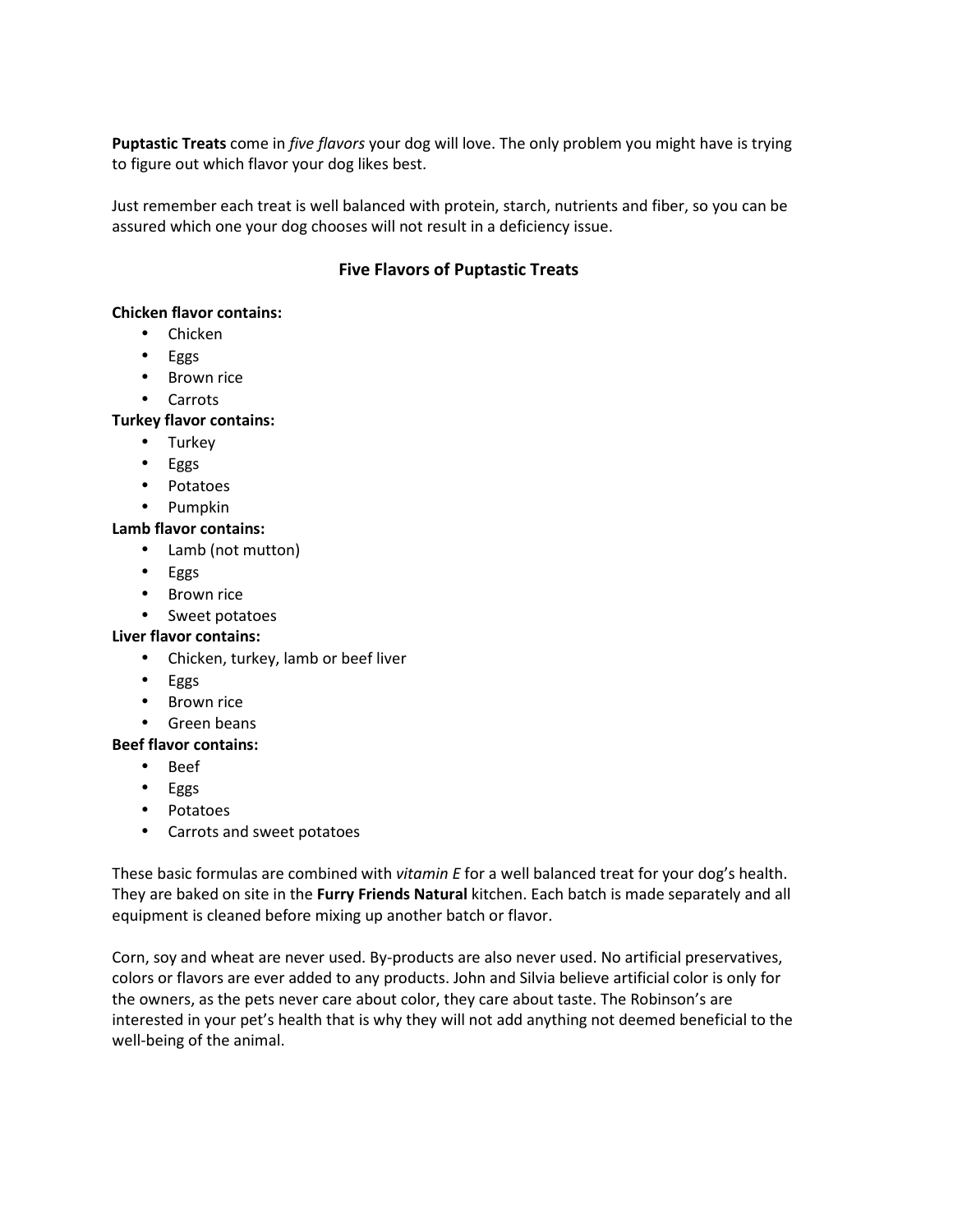**Vitamin E** is added as a natural preservative. It is used to maintain the integrity of the product during shipping and storage. Vitamin E is excellent for your pet's health. It is needed for overall good health of the skin, heart and eyes.

#### **Why Puptastics is Your Best Choice**

You will have peace of mind knowing that you are providing your dog with the best possible treat. Well balanced pet treat that you know is healthy. A treat produced from the finest food. The kind of food you would choose for your own family table.

Healthy dogs are happy dogs, which make happy owners and family members. Your dog will be more relaxed if they have a healthy diet. Friends and neighbors will be happier to be around your pet.

*"I have been using your Furry Friends Natural Dog Food for several years now. Since I am an AKC breeder of Bernese Mountain Dogs it is important that they are in excellent health for the dog shows. With traveling around the country the rigorous schedule does take its toll on even the most, easy going dog. So in order to keep my dogs in top shape I feed them only the finest natural products I can trust. The Puptastic Treats are a well-balanced treat that I can put in my pocket and give to the dogs to keep them happy and focused during the show."* **---Roger Mantle** (AKC Champion Bernese Mountain Dogs)

**Puptastics** and all the **Furry Friends Natural Products** are committed to providing all pet owners with natural healthy food. The *Robinson's* are very concerned about animal obesity. This is why they work so hard at finding the right combination of foods so you don't have to.

> Video of inside the kitchen of Furry Friends Natural Products. Showing the process from mixing to baking and packaging.

## **We don't want you to just take our word for it.**

Here are some more of their satisfied customers:

*"There is so much confusion about natural dog treats that I'm grateful to have found your treats. Your ingredients are the real deal and I respect that you work with local farms that you inspect yourself. Our dogs are truly our best friends, and we won't feed them anything less than humangrade ingredients. This includes treats. Thank you so much for producing a quality product for our pups."* 

**---C. Dale**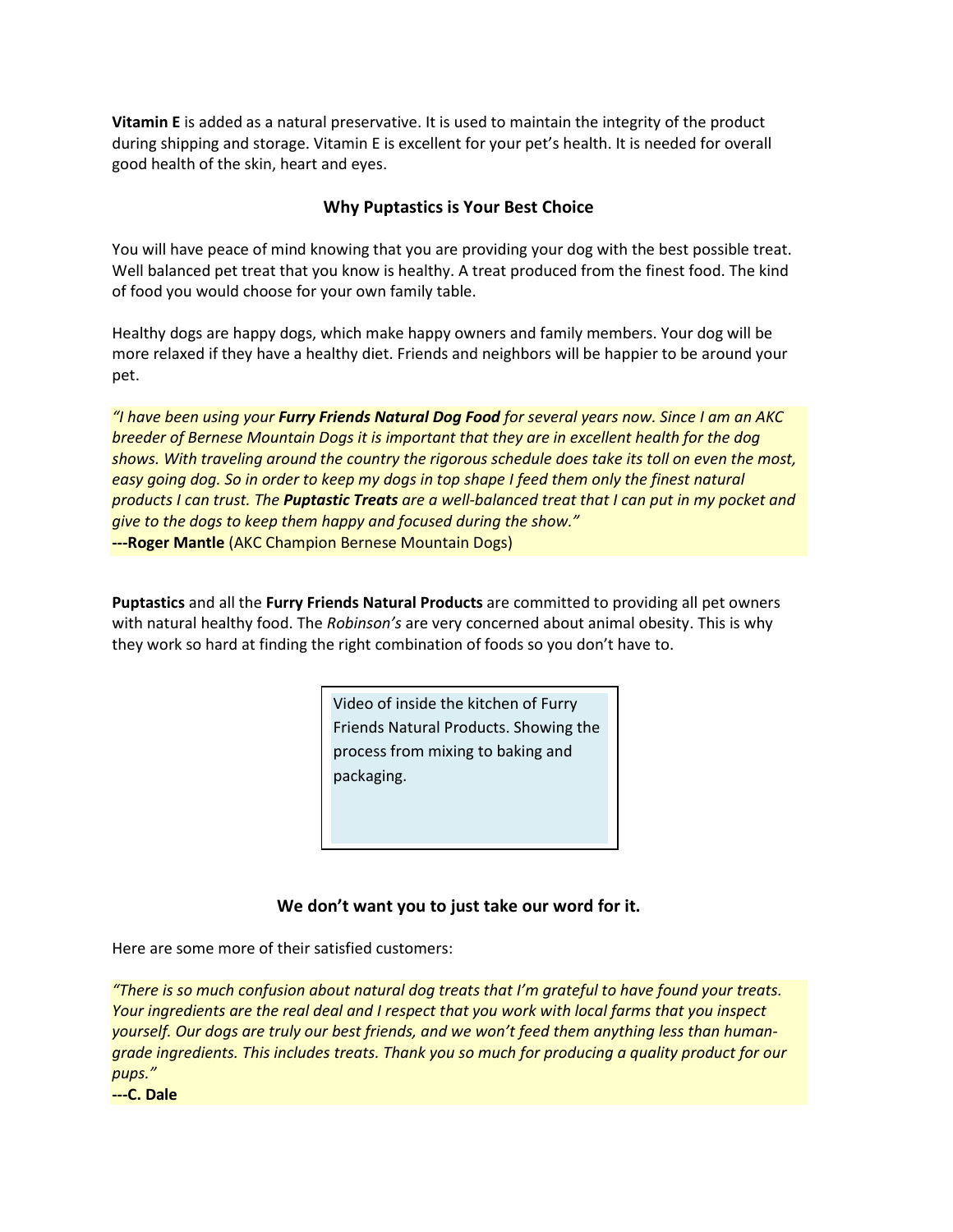*"Bentley just goes bonkers for your lamb treats! He's just a young guy, and we've been using your treats to train him on his good manners. It's such a comfort to know I'm giving Bentley a healthy treat every time he sits patiently or comes when called. I think your Puptastic Naturals are fantastic! They certainly seem to help with Bentley's training. A great incentive and reward."*  **---J. Jefferson** 

*"Cody had a really bad allergy and his belly was full of sores. Kept changing his food and it would clear up for a little while and then it would come back worse than ever. My vet would change his diet and still, even on an allergy free diet the sores would return. After much research Cody's vet finally gave us a package of Puptastics for his treats and recommended Furry Friends Natural Dog Food. In one week Cody had quit scratching so much and his sores were starting to heal. A month later and Cody's body is no longer ravished with sores and his fur is starting to grow back. His coat has become shiny again and he is relaxed when he lies down to sleep. So happy to have my loving dog back. Thank you!"* 

**---Andrea Chambers** 

*"In the overwhelming sea of dog treat choices out there, it's important to find a truly healthy snack for dogs. I'm very impressed with the integrity of your business and I recommend Puptastic Naturals to all my clients looking for healthy treats for training or just anytime. We're proud to be one of the first veterinary clinics to carry your products, especially since we offer holistic and alternative pet care in addition to traditional medicine. We endorse only the healthiest, safest products, and Puptastic Naturals are at the top of our list of recommended treats."* **---S. Karovski, DVM** 

#### **Where to Find Furry Friends Natural Products**

Many pet boutiques carry these healthy products that you can go to the store and pick up. *Hollywood Feed* (with many locations), *Only Natural Pet* and *Animalia Pet Specialty* all carry the full line of dog, cat and small animal foods. You can also call the toll free number and customer service will be able to help you locate a store in your area. Of course you can always order online 24 hours a day. http://www.puptasticnaturals.com/

**Toll Free Number:** 800-888-1796 **Hours:** Monday – Friday 8:00 AM to 5:00 PM CDT

# **An Offer Only For Holistic Health Readers**

This is an unbelievable deal for *Holistic Health Magazine* readers. We know you love your pet and the Robinsons want to give you some awesome gifts.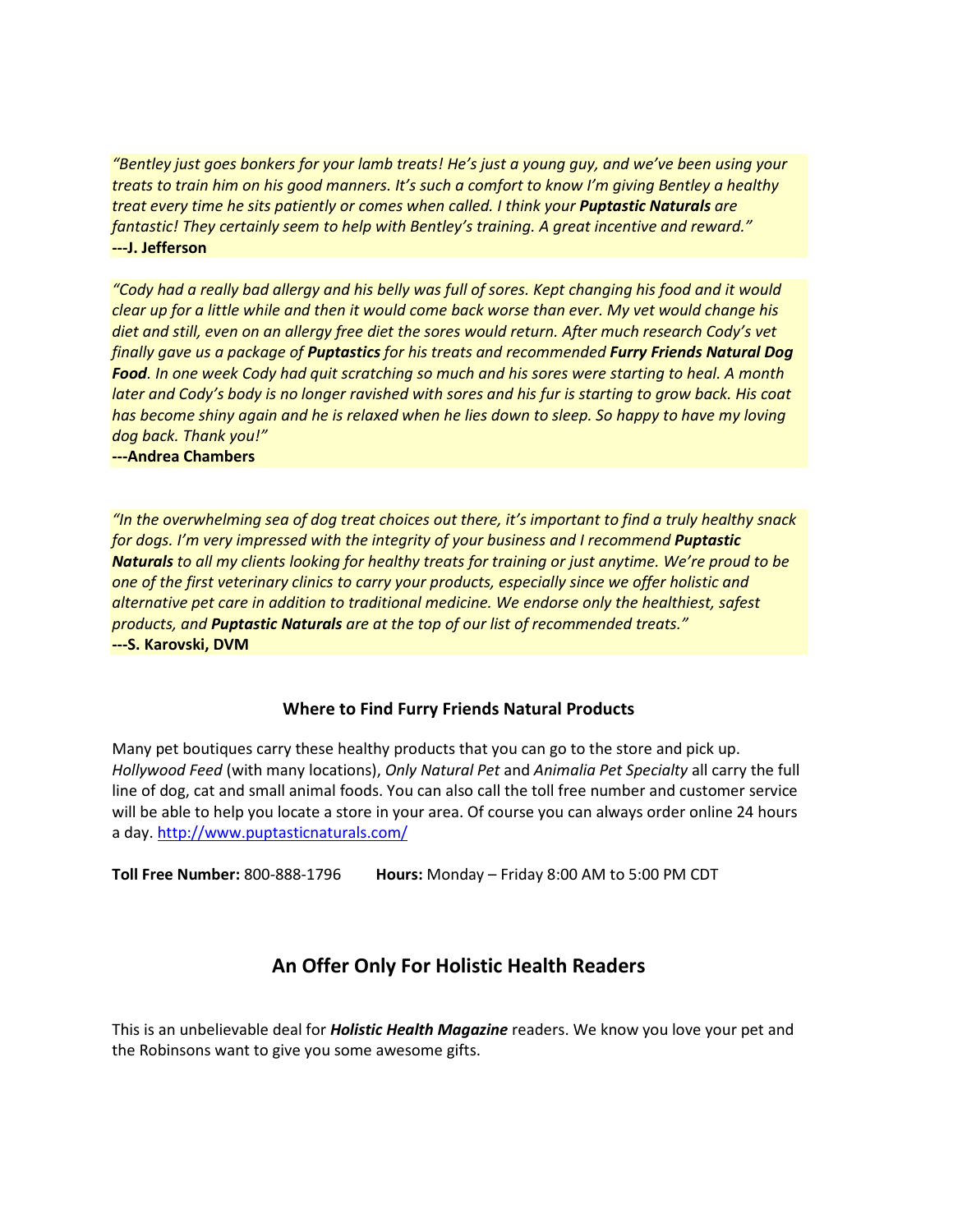For a limited time only **Furry Friends Natural** wants to give you gifts. **Valued at \$116.85** 

• For a one time purchase of any flavor of **Puptastic Treats** 32oz. box, regular or small bite size for **\$15.99** (*That is only 50 cents an ounce*.) [\$1.00 *off regular price*.]



**But that is only part of the deal.** 

• You will receive a **Trial Sampler** (5 flavors) pack of **Puptastics**. **That is 5 – 6 oz packages**. If you were to buy separately it would be 67 cents an ounce.

 **Value: \$20 – Yours Free**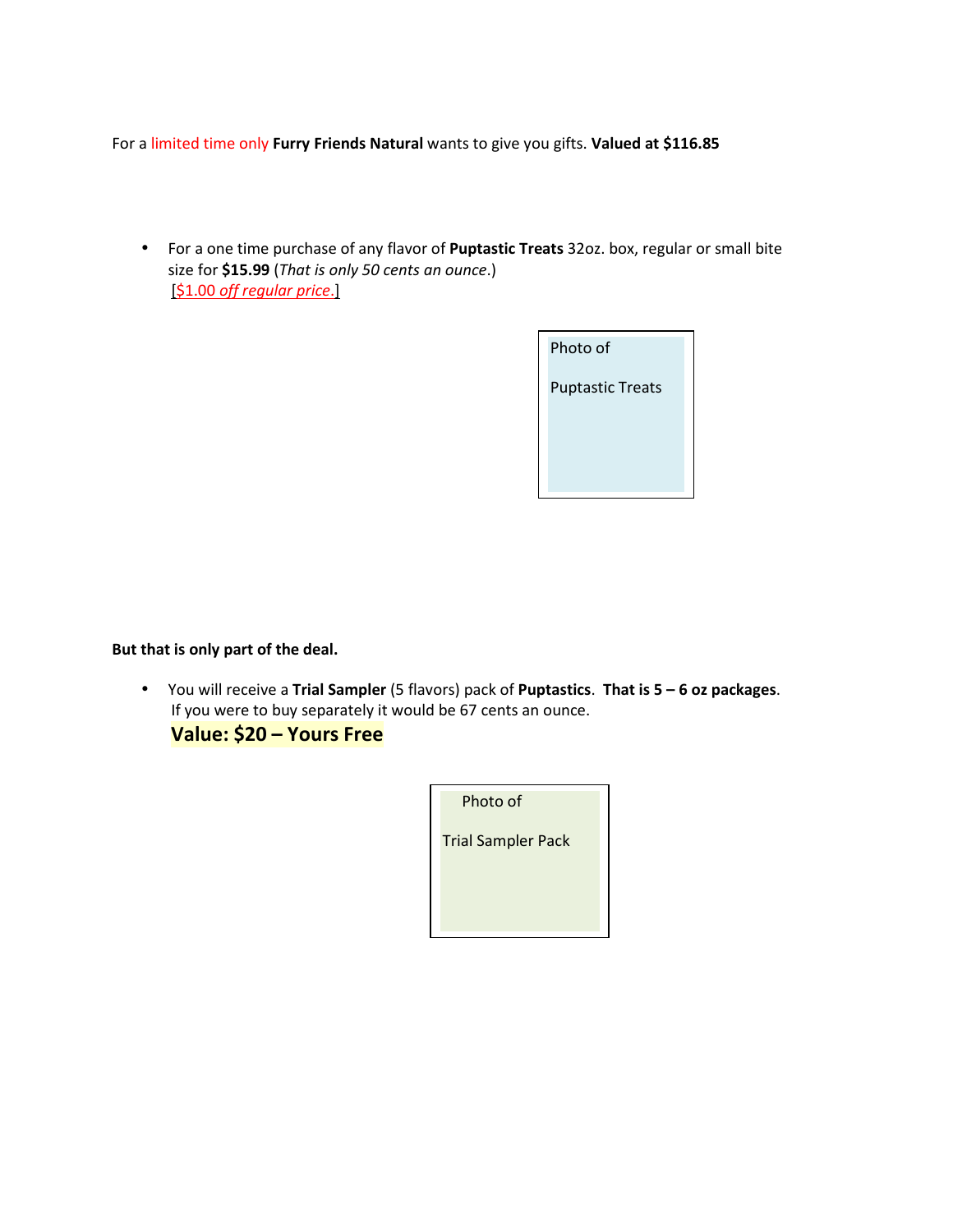

# • **Free Bonus Book #1 Dog Training**

#### **This could save your dog's life!**

- Did you know that anyone can say they are a dog trainer?
- How to, find a qualified dog trainer. Choose the wrong one and your dog's life could be in danger.
- You can train your own dog without the abuse of prong, choke and shock collars.
- Training them with a treat does not mean they only do it for food.
- Training with dominance makes a pet fearful. If you understand the dog's behavior you can predict the problem.
- If you want peaceful coexistence treat your dog with love.
- How to, teach your dog to bond with you. **Note:** Have you ever had a boss that ruled with dominance? You may have done what you were told, but you probably didn't respect him/her.
- Are you confusing your dog?
- How to, be consistent when others are also involved in the training.

This **Dog Training** book is full of information to keep your new pet safe and happy.

# **Value: \$19.95 – Yours Free**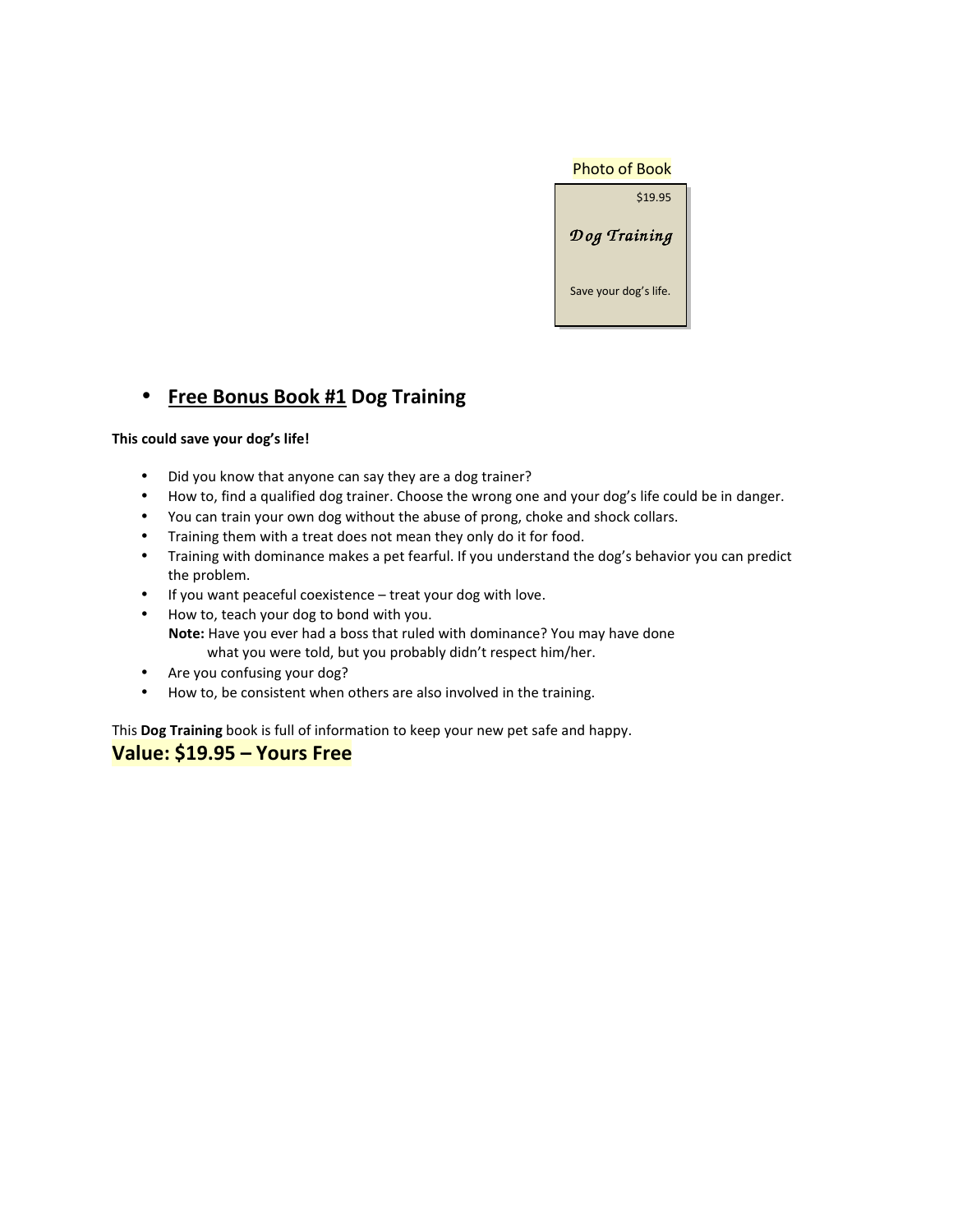| <b>Photo of Book</b> |
|----------------------|
| \$19.95              |
| Rescue Dogs          |
| Read this first      |

# • **Free Bonus Book # 2 Rescue Dogs**

Adopt a homeless dog from a shelter. **BUT WAIT** until you read this!

- So you want to help cut down on unwanted pets and decide to give a home to a rescue pet.
- How to, pick the right dog for your family.
- How will the dog adjust if you have small children or plan to have any children.
- Learn signs to look out for and don't just pick the cutest dog and then be sorry later.
- The right questions to ask about the history of the dog.
- Why everyone in the family should meet the new dog before deciding which one to bring home?
- Be aware the dog may have spent all its life outside and knows nothing about being house trained.
- Does your rescue center, train dogs for living in homes?
- How to, know if you are up for the challenge of a rescue dog.
- How to, introduce friends to your rescue dog.
- How to, calm your rescue dog from the stress of a new home.
- When is the **WORST** time to get a rescue dog? Not necessarily what you might think.
- Did you know that shelter dogs suffer more from separation anxiety than dogs who have had the same home all their lives?
- You have all the love and everything he would need. Remember, he has no idea what comes NEXT.
- Oh, you thought it was going to be easy!

Read **Rescue Dogs** before giving a shelter dog a forever home.

### **Value: \$19.95 – Yours Free**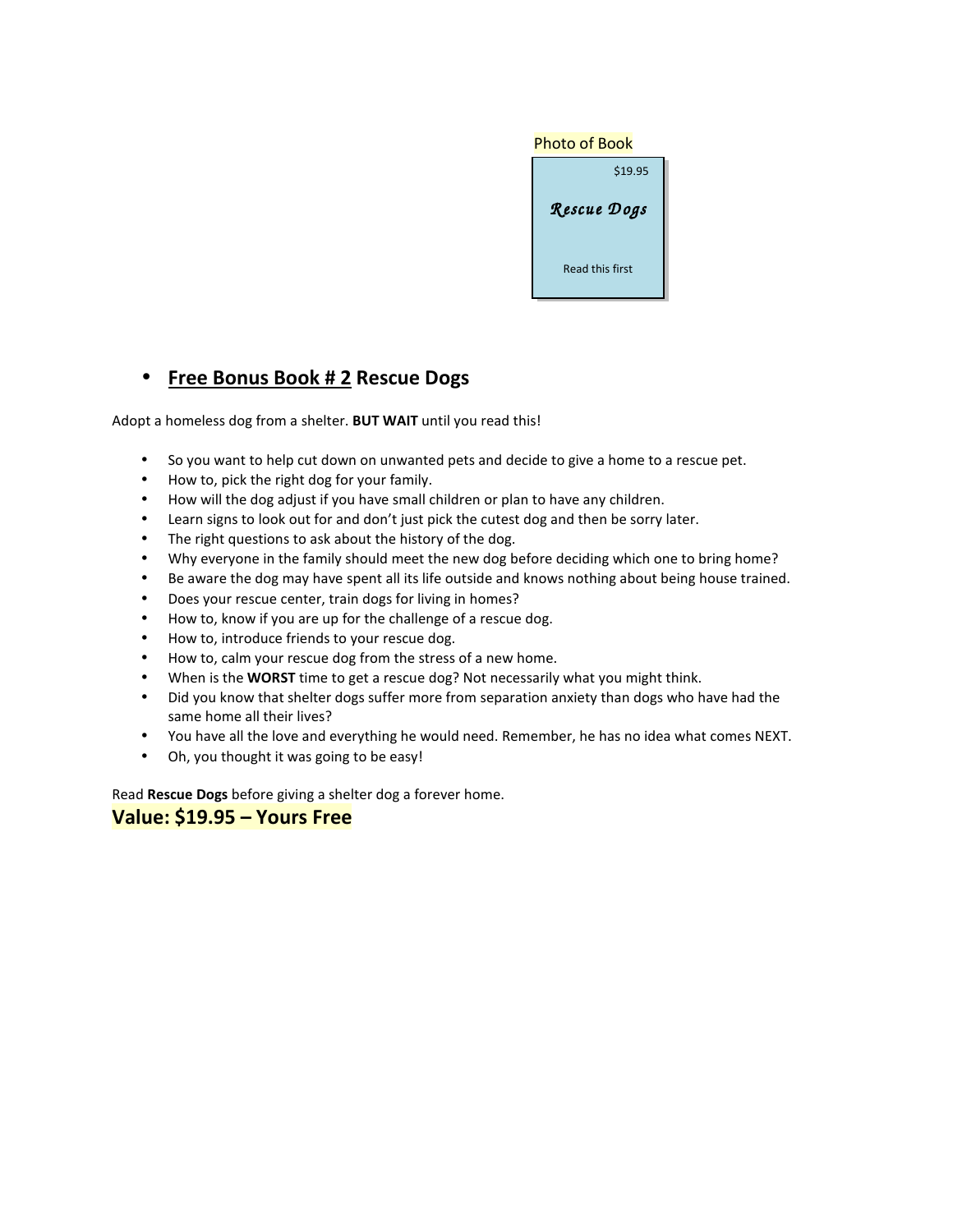

# • **Free Bonus Book # 3 How to Read a Dog's Body Language**

This could save your life.

- Learn signs of how a dog is feeling.
- Is a dog showing signs of stress or anxiety?
- What does flatten ears mean?
- What does a wagging tail mean? If you misunderstand this you could get bitten.
- Did you know there is a right or left tail wag? Knowing what that means can predict what the dog will do next.
- Tail positions are a signal as to what is going on in the dog's mind. There can be serious consequences if you get this wrong.
- Did you know the tail is a signal and when there is nothing around that the dog presumes as alive he does not wag his tail?
- When you take your dog out and you encounter other dogs, knowing the universal signals can keep you both out of danger.
- An essential guide to teach you dog behavior. If you have children, teaching them dog behavior will protect them, with not only the family pet, but also any other dogs they may encounter.

Protect yourself, your family and friends by reading **How to Read a Dog's Body Language**. This book will teach you all the things the experts on dog behavior have learned over many years and recent findings on new signals. Be informed and be safe.

# **Value: \$19.95 – Yours Free**

## • **You can also sign-up to receive their monthly newsletter.**

In the newsletter each month there is information of fun things to do with your dog. Dog friendly places all across the country, each month a different location is reviewed. You are given up to date info on products that are new, fun or even on the dreaded *"recall list".* Inspiring pet stories from our readers. Lists of loving shelters in areas across the US that, provide humane treatment of homeless pets. Each month 10 animals are featured that need a forever home. All delivered to your *"inbox"* on the first day of the month. *You can cancel at anytime.*

## **Value: \$36.00 – Yours Free**